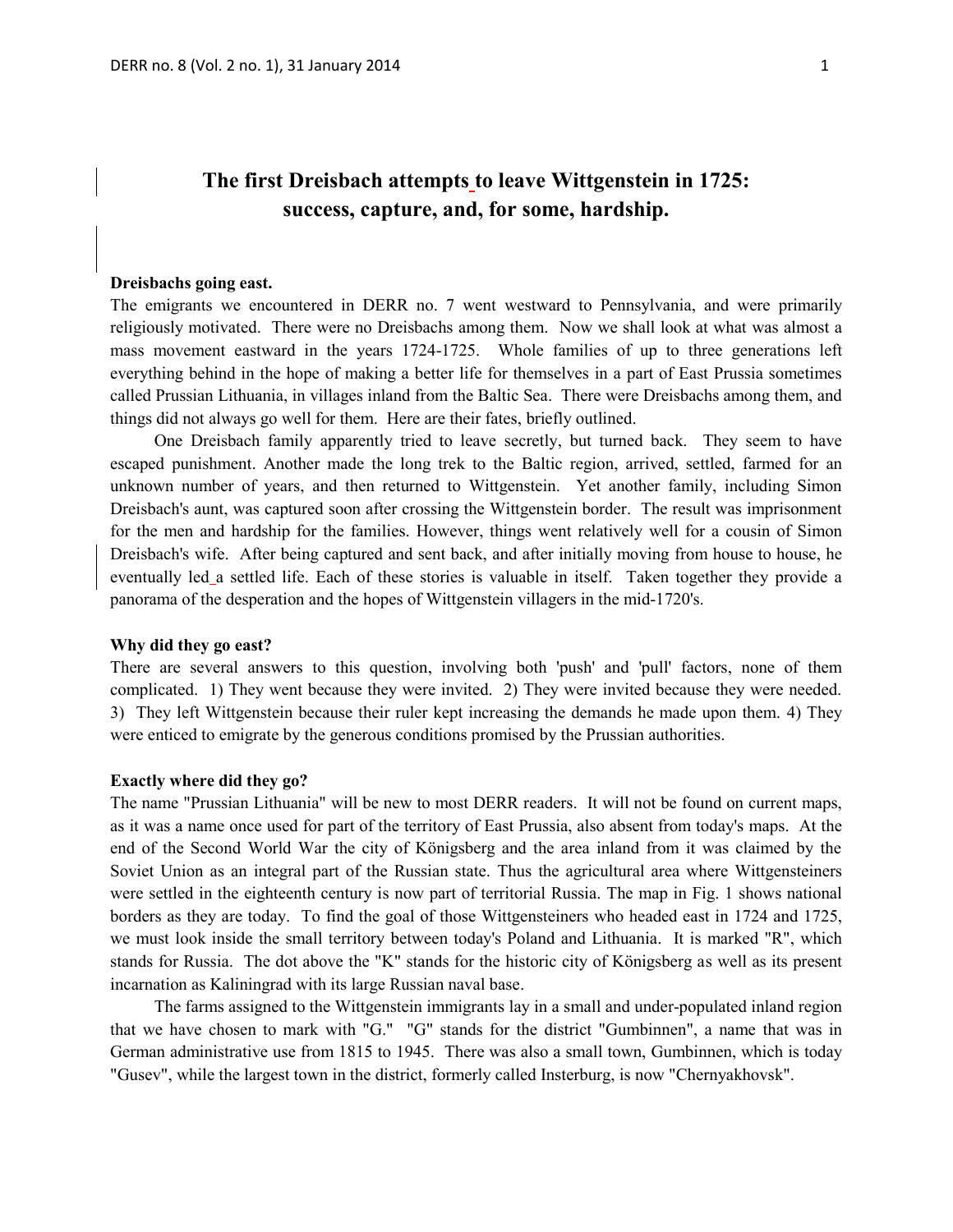

*Fig. 1. From Wittgenstein to East Prussia. On this basic map with today's borders, the territory of the two Wittgensteins is in the red circle on the left. The red circle on the right encloses a small area labeled "G." for Gumbinnen. This was the former Prussian territory that approximated the still earlier "Prussian Lithuania" which was the goal of many hopeful 18th century settlers. It is now part of a Russian enclave that is marked "R." on this map. "K." is today a large Russian naval base, Kaliningrad, but was known for over 700 years as Königsberg.* 

*Fig. 1* shows just how great the distance was between Wittgenstein and part of the former Prussian Lithuania, Gumbinnen. Emigrants intending to take passage for America at Rotterdama had a much shorter overland journey than those who were hoping to start a new life inland from the Baltic. Moreover, what the Wittgensteiners found there must at first have seemed very foreign to them.

Having lived in hilly, forested Wittgenstein, they were now to farm on soil that was totally unfamiliar to them. The land was flat, farming conditions were very different, and there were lingering elements of the culture of the Poles, the Lithuanians and the Balts. The north-German dialect spoken there was not only different from the dialects of Wittgenstein, but its predecessor, Old Prussian, was not yet totally dead. Even the place names where Wittgensteiners settled were foreign-sounding: Pelkawen, Uschballen, Egglenischken, Telitzkehmen in Maygunischken, Scheppetschen in Waldaukel.<sup>1</sup>

### **Who invited them to Prussian Lithuania, and why?**

 $\overline{a}$ 

The rulers of Prussia, who titled themselves "King in Prussia", needed to repopulate areas in East Prussia that had suffered from the very hard winter of 1708/09. Widespread crop failures had followed. Then came epidemics, of which the worst was the plague that struck in 1710. Whole families perished and many farms were left empty. To remedy this, Friedrich I tried to attract immigrant settlers. From 1713 onward it was his son, Friedrich Wilhelm I, who issued invitations that were distributed widely in Europe. *Fig. 2* shows the title page of one such invitation or recruiting document, dated 11 February 1724. Here we read, freely translated, *"A reiterated patent, urging more artisans of all manner of professions, and* 

 $<sup>1</sup>$  From a Prussian list of 1736 of the new settlers. The Wittgenstein homesteaders found on Prussian lists can be</sup> seen in the online version of the important research published by Rolf Farnsteiner in 1957 and 1960. See note 6 below for bibliographical and online information.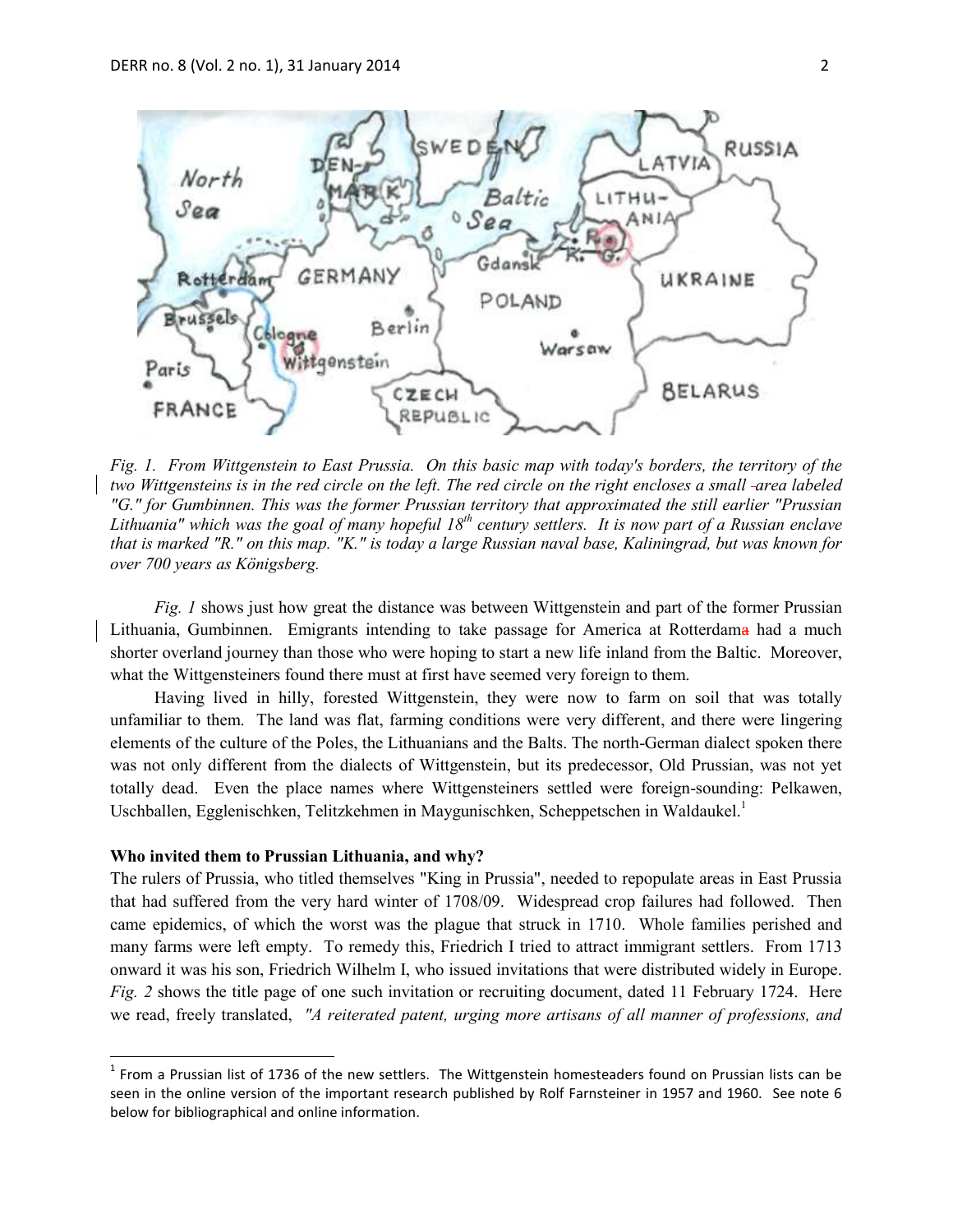*also 400 families of industrious persons expert in agriculture and animal husbandry, to go to Prussia, and the advantages (Douceurs) they will enjoy there. Printed in Königsberg at the printing house of the Royal Court.*



 $\ddot{\phantom{a}}$ 

*Fig. 2. Title page of an official Prussian recruiting document or Patent, dated 11 February 1724, distributed widely in German-speaking regions to attract immigrants for the purpose of repopulating certain parts of eastern Prussia. The first word,*  "Wiederholtes" *indicates that other invitations had preceded it. Still more artisans (*"Handwercker"*, in bold letters) of all types were needed, as well as 400 farming families. They are promised certain benefits or "Douceurs". Photo, Heinrich Imhof.*

# **Why did Wittgensteiners respond to these invitations?**

When conditions of life give rise to dissatisfaction and even hopelessness, and when there are prospects of an attractive future elsewhere, emigration beckons. The Prussian invitation came at the right time, with promises of assistance in resettling, i.e. the "Douceurs" mentioned in *Fig. 2.* These advantages, consisting of both land and

pecuniary promises were listed in the pages accompanying the "Patent".

In Wittgenstein, in this period, Count August of Sayn-Wittgenstein-Hohenstein was continually placing harsher demands on his farmer subjects. They protested, both passively and actively, but this only resulted in fines and further increased demands on their time and labor.<sup>2</sup> Indeed, at about the time when the Prussian invitation in *Fig. 2* was being distributed, Count August issued an edict, on 25 March 1724, which not only forbade unauthorized emigration to Prussian Lithuania, but threatened severe economic punishment and even imprisonment for those who might try to steal away. His was a traditional feudal reasoning. Those who had acquired the right to farm his properties (for a fee) were considered to be his bond-tenants, not too different from serfs. In order to emigrate they would have to pay stiff compensatory fees to be freed from this bondage. Thereafter a document could be issued allowing them to legally exit the Count's territory. There were, however, few who had the means to meet the Count's conditions and pay the exit fees.

The hope of a better life was stronger than the threat of capture and punishment, and in the spring and summer of 1724 a number of Wittgenstein families left their homes, many doing so clandestinely, and began the long journey to Prussian Lithuania. Then, on 31 October 1724, the decisive and final blow to the Count's village farmers was delivered by the Imperial High Court, convened in Wetzlar. On that date, in accordance with the new demands Count August made on his bond subjects, the High Court ruled that

<sup>&</sup>lt;sup>2</sup> Werner Trossbach, "Widerstand als Normalfall: Bauernunruher in der Grafschaft Sayn-Wittgenstein-Wittgenstein 1696-1806", *Westfalische Zeitschrift*, vol. 135 (1985); see especially pp. 50-91.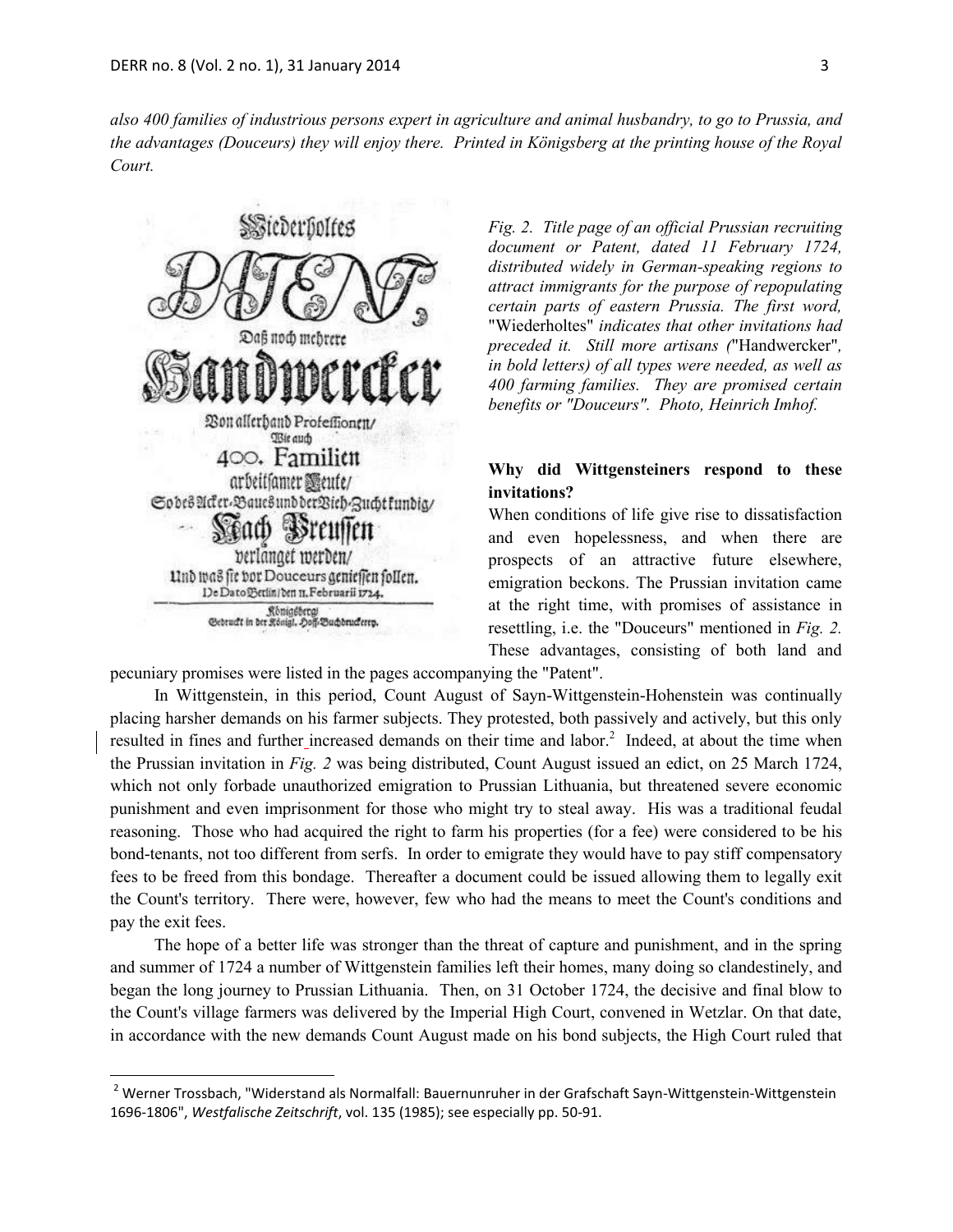$\overline{a}$ 

August's subjects were, indeed, totally his *Leibeigene* or serfs, and that there was no limit to the amount of work he could require of them.<sup>3</sup>

The Wittgenstein farmers' hopes of a better life at home were dashed. Rather than remain under such conditions, emigration to Prussian Lithuania continued in the following year, and now there were Dreisbachs among them.

### **The Dreisbachs who left, or tried to leave for East Prussia in 1725.**

### **1. The family of Paul Dreisbach of Hesselbach soon turned back.**

How Paul Dreisbach fits into the known Dreisbachs of this period is not certain. He was born in 1695 in the village of Hesselbach near the southern border of Wittgenstein. His father and grandfather, however, were born farther north, in Schameder, only a few kilometers west of Balde. Thus far, although a connection is possible, no link has been found between this family and that of Georg Dreisbach of Balde (ca. 1550 – 16??) who was the ancestor of the three documented Dreisbach emigrants to Pennsylvania.

In 1721 Paul Dreisbach married the widow Katharina Müller, nee Stenger.<sup>4</sup> The original emigration lists produced by the constabulary of the Fischelbach district on 24 and 30 May 1725, show them as having two sons, Johannes and Hermann.<sup>5</sup> More important, the family only appeared in these lists because they had left their home in Hesselbach, presumably to go to Lithuania, but returned to it before the end of May 1725 when the lists were drawn up. Rolf Farnsteiner's ground breaking research on the 1724-25 emigration from Wittgenstein to East Prussia builds on these local Wittgenstein lists and also on the East Prussian "Kolonist" lists of 1724, 1725 and 1736.<sup>6</sup> Farnsteiner places the Paul Dreisbach family in his second category: those who had left for East Prussia, but who returned. Assuming that the family left Hesselbach in the spring of 1725, they cannot have traveled very far if they were recorded as being back again by 30 May at the latest. Paul Dreisbach appears to have escaped fines and punishment, and the family is recorded as living in the same house both before and after 1725. Theirs is a more fortunate outcome than that of certain other emigrants we shall consider.

## **2. The extended family of Hans Wilhelm Dreisbach of Grossenbach did arrive in Prussian Lithuania. Some stayed, some came back to Wittgenstein.**

Hans Wilhelm Dreisbach (b. Amtshausen 1681 – d. Augustenhof near Volkholz 1748) was a third cousin of Simon Dreisbach, and was born in the same house in Amtshausen where Simon's grandfather was born. Hans Wilhelm and Simon attended the same Sunday services in Feudingen, and they had intertwining

<sup>3</sup> Jochen Karl Mehldau, "Auswanderer nach Pennsylvanien?", *Wittgenstein, Blätter des Wittgensteiner Heimatvereins e.V.*, Vol. 73 (2009), no. 4, p. 138. See also Trossbach, *op.cit.*, pp 85-91.

<sup>&</sup>lt;sup>4</sup> Biographical information on Paul Dreisbach was generously provided by Jochen Karl Mehldau; communication of 12 March 2011. His wife, though born a Stenger, had no known connection to the Stenger family of Weidenhausen in section 4. below; information received from J. K. Mehldau, 25 Jan. 2014.

<sup>&</sup>lt;sup>5</sup> There are lists drawn up in late May 1725, at Count August's demand, by the sheriff's offices in each of the four administrative districts. Village by village, they give the names of persons who had left or were suspected of getting ready to leave for East Prussia. The sheriffs' lists are preserved in the Princely Archive in Bad Laasphe in holdings W 60 – W 65. The two mentions of Paul Dreisbach are in W 65 I and W 63 III.

<sup>&</sup>lt;sup>6</sup> Rolf Farnsteiner's "Auswanderer nach Ostpreußen" originally appeared in the German genealogical journal, *Altpreußischer Geschlechterkunde, N.F.*, Vols. 5, 8, (1957, 1960). Its principal contents can be consulted in an online version (in German) at http:www.genealogy.net/vereine/Wittgenstein/emigration/. To continue, click on *auswanderung-nach-ostpreußen* for Farnsteiner's text, and then *auswanderer-nach-ostpreußen* for the alphabetical list of emigrants. (This site was last consulted on 12 January 2014.)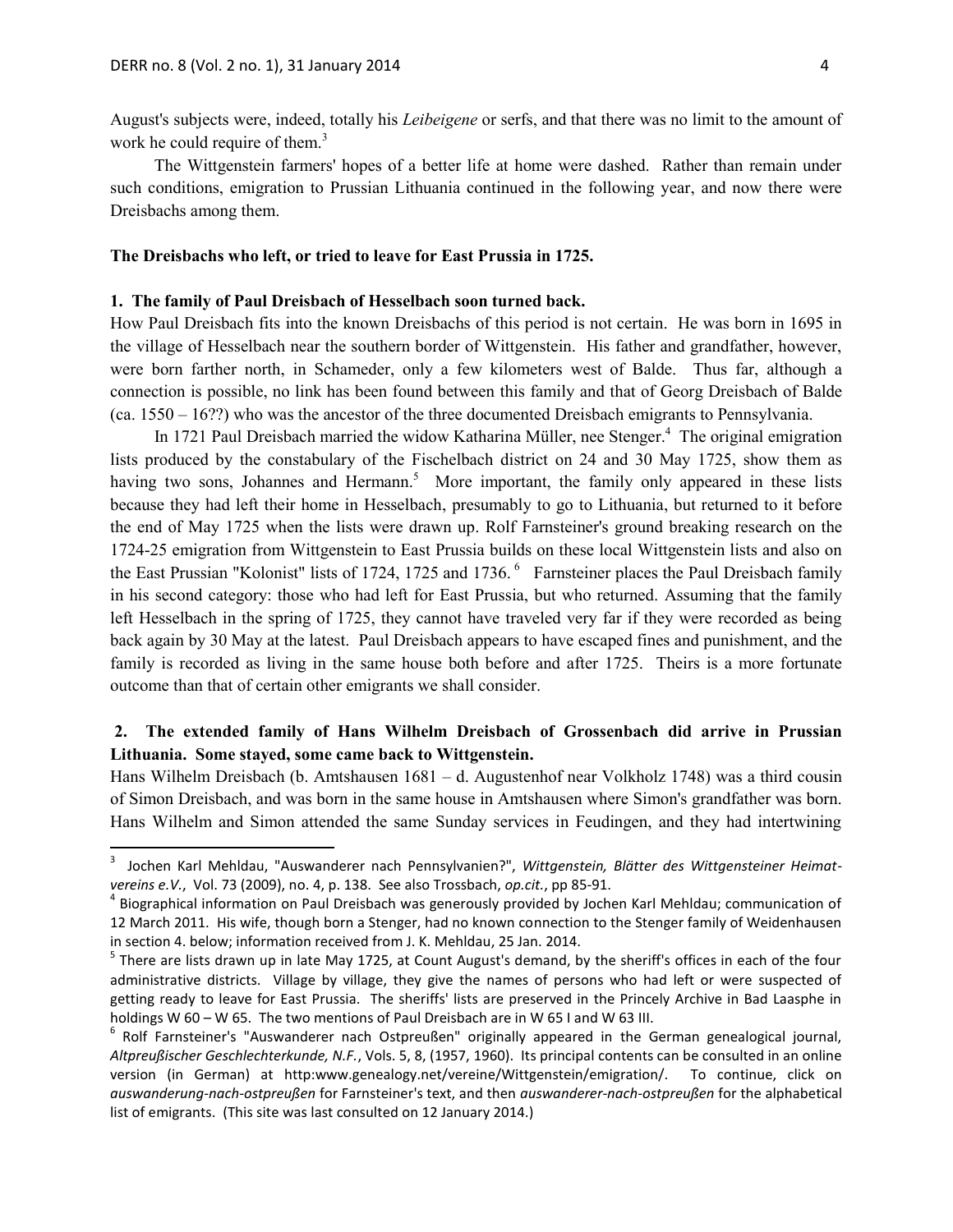relationships in several villages. When Hans Wilhelm married Anna Gertraut Gerhart (b. Grossenbach 1690 – d. Girkhausen 1765), he moved southward from Amtshausen to Grossenbach. Here, too, he was within the Feudingen church district, and here in Grossenbach Simon Dreisbach also had relatives. One sometimes hears that all Wittgensteiners are inter-related. A move as serious as the exodus of an entire family could hardly be kept secret in Wittgenstein villages..

According to the records of the investigating sheriff, it was on 21 March 1725 that Hans Wilhelm, wife Anna Gertraut and their three children secretly left Grossenbach. Three of Anna Gertraut's younger siblings, Jost, Georg and Agnes, also joined them. The long journey usually went via Berlin, the Prussian capital, from whence transport was provided for the new colonizers, either overland or partly by water. By whatever means, the Dreisbach-Gerhart group did indeed reach Prussian Lithuania. In the Prussian list of new colonists of 1725 they are recorded as no. 428, under the name Kreysspach.<sup>7</sup>

It is not surprising that several family groups chose to travel together for mutual support and to minimize the dangers of highway robbers and other perils. Thus, we find in Farnsteiner's list that a family from Hans Wilhelm's native Amtshausen, that of Hans Henrich Strack, left Amtshausen secretly on 22 March 1725, almost simultaneously with the Dreisbach-Gerhart group of Grossenbach. It could be that Hans Henrich Strack, b. 1687, wished to travel with the older Dreisbach. This younger family did not reach Lithuania, however, for a child fell seriously ill in the town of Eifa, a short distance on the far side of Marburg. They returned to Amtshausen, and were recorded as still living there in 1744 and 1750.<sup>8</sup>

The Dreisbachs did not stay away for long, however. The house they had abandoned in Grossenbach having been assigned by the Count to another family, the returning Dreisbachs became renters of a house that was not theirs. After being recorded as inhabitants of Grossenbach in 1732, they were next recorded as living in Rückershausen in 1743, and after that they lived and presumably worked on the Count's large farming property, Augustenhof (formerly Schönstein), where Hans Wilhelm died in 1748. His widow moved to a son in Girkhausen and died there in 1765. Two of the three Gerhart siblings remained in Lithuania, but one returned to Wittgenstein and had the good fortune of marrying a woman who was heiress to a house in Girkhausen.<sup>9</sup>

# **3. The capture of 33 persons from Feudingen, and three from Schönstein – the little family of Johann Jost Göbel (cousin of Simon Dreisbach's wife Kette).**

It takes no feat of imagination to picture the dismay of the villagers from the extensive Feudingen church district who would have gathered outside the church on a Sunday in mid-April. By then they would have received news-that thirty-six persons, thirty-three of whom were from Feudingen, had been captured by the Hessian authorities, acting at the behest of Wittgenstein's Count August. Most of these families, some with up to six children and even with grandparents, had left Feudingen in 24 March 1725 (one family left two weeks later, on 7 April<sup>10</sup>). They had all left clandestinely, without paying the Count's exit fees, and thus without permission. Instead of starting a new life as homesteaders in Prussian Lithuania, they had been arrested in or near the first big town across the eastern border, Marburg in Hesse, and were sent back to Wittgenstein.

<sup>&</sup>lt;sup>7</sup> Source for the information in this paragraph: Farnsteiner, Rolf (see note 6), from the online version of his text, and also from the online alphabetical list of emigrants under *Threyßach (Dreßbach).*

<sup>8</sup> Werner Wied, *Die Feudinger Höfe*, Ortsheimatverein "Auf den Höfen", Bad-Laasphe-Rückershausen, 1991, p. 331.

 $^9$  The information in this paragraph was kindly made available on 12 March 2011 by Jochen Karl Mehldau from material that he has not yet unpublished.

 $10$  The first family on the Marburg list, that of Johan Dornhöffer, age 50.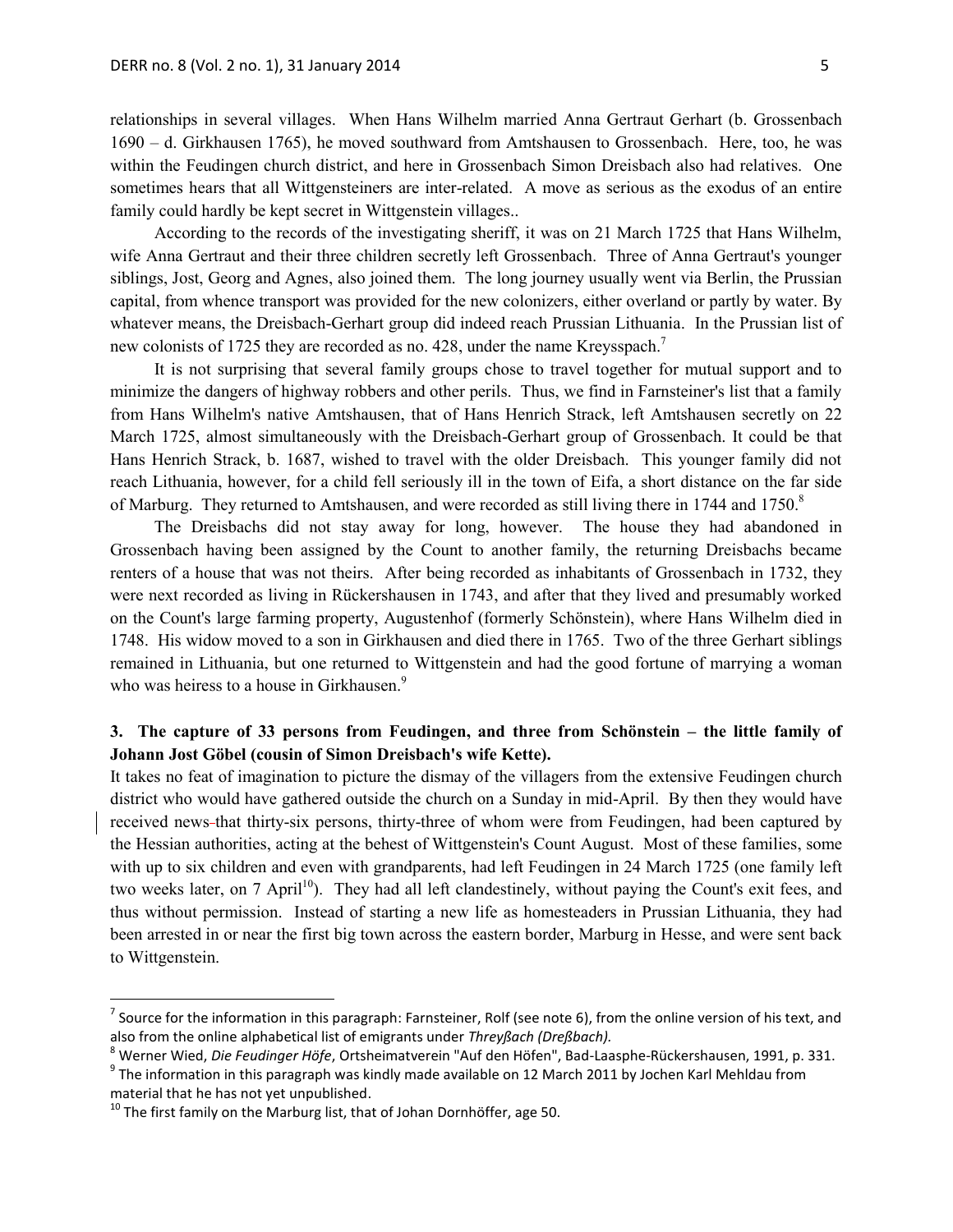ion maximum  $a<sub>j</sub>$ Come nes mast Ÿ pel reat  $H_{D\lambda}$ it.  $\n p \n s \n k$ mar.  $\alpha$ will Darot 2m 队 5  $421115$ avu Rosigh  $\mathbf{w}$  $hat$ mal. 4 Lind, gener mal

*Fig. 3. Page with an undated list of the 36 unauthorized emigrants from Wittgenstein, captured in or near Marburg in April 1725. (The smaller list pertains to Battenberg captives.) Photo: Heinrich Imhof.*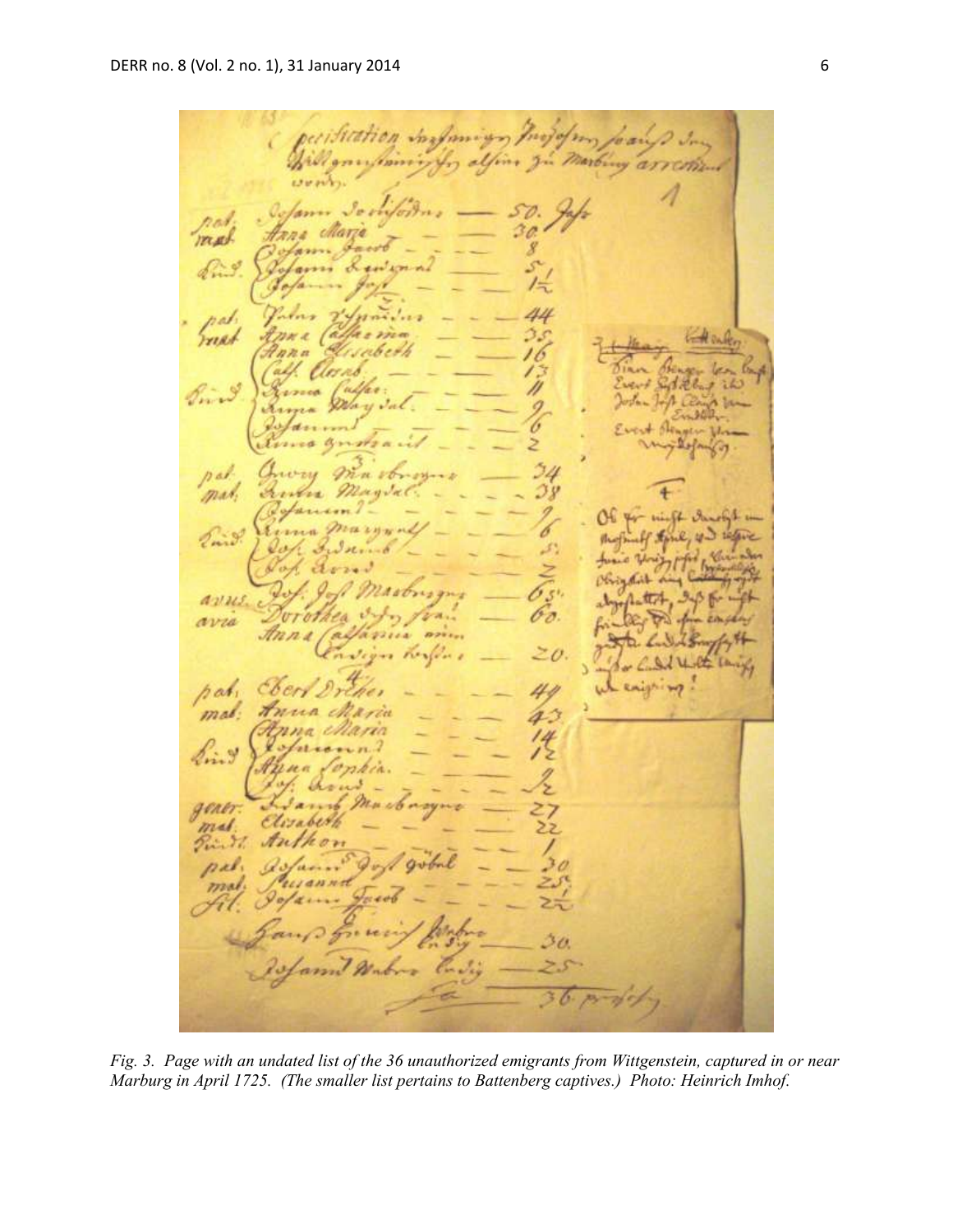There would have been good reason for the dismay such news would cause in Feudingen. Some of the captives may have had little or nothing to return to, especially in the case of the extended families.<sup>11</sup> After the forcible return, the heads of families could expect imprisonment in Castle Wittgenstein and, with time, a stiff fine. It is known that two of these men, Johan Dornhöffer and Peter Schneider, received considerable fines of more than thirty-three Reichsthaler on 28 July  $1725$ .<sup>12</sup> They would not have been released until family and friends had paid the fines in full.

The main list on the page shown in *Fig. 3* was presumably put together by Count August's authorities to itemize the captives' family relationships, names and ages. It has been photographed together with another document, to be discussed below, and is in the Princely Archive in Bad Laasphe in holding W 63 II. The last two names are young men from the Weber family in Feudingen, ages 30 and 25. Just above them is the little family of "*pat[er] Johann[e]s Jost Göbel, 30*", which requires special attention.

### **Johann Jost Göbel from the count's estate, Schönstein – a survivor of sorts.**

The only non-Feudingen family on the list is that of Johann Jost Göbel, age 30, his wife Susanna, 25, and their 2½ year-old son. This young father was the first cousin of Simon Dreisbach's wife, Maria Katharina (Kette) Keller, whose mother was a Göbel. Kette and cousin Johann Jost were contemporaries, born only eight months apart. Records show that Göbel and his family did not leave Wittgenstein with the Feudingen group. They had already left the Count's farming estate, Schönstein, as early as 21 March



*Fig. 4. The center of Rückershausen as it may have looked in earlier centuries. In "Oberste", on the left, Johann Jost Göbel and his wife Susanna, nee Gerhart, lived until Johann Jost's death in 1750. <sup>13</sup>*

 $^{11}$  The extended families of Georg Marburger, age 34, and his parents, ages 65 and 60, and of Ebert Dreher, age 44, and his daughter age 22 and son-in-law, age 27 (who was nee Marburger).

 $12$  From the Farnsteiner list (see n. 6 above).

<sup>&</sup>lt;sup>13</sup> Drawing by Helmut Richter. Reproduced, with permission of the Wittgensteiner Heimatverein e. V., as found on p. 440 of Wied, *Die Feudinger Höfe* (see n. 8 above). On the other side of the hill was Simon Dreisbach's house.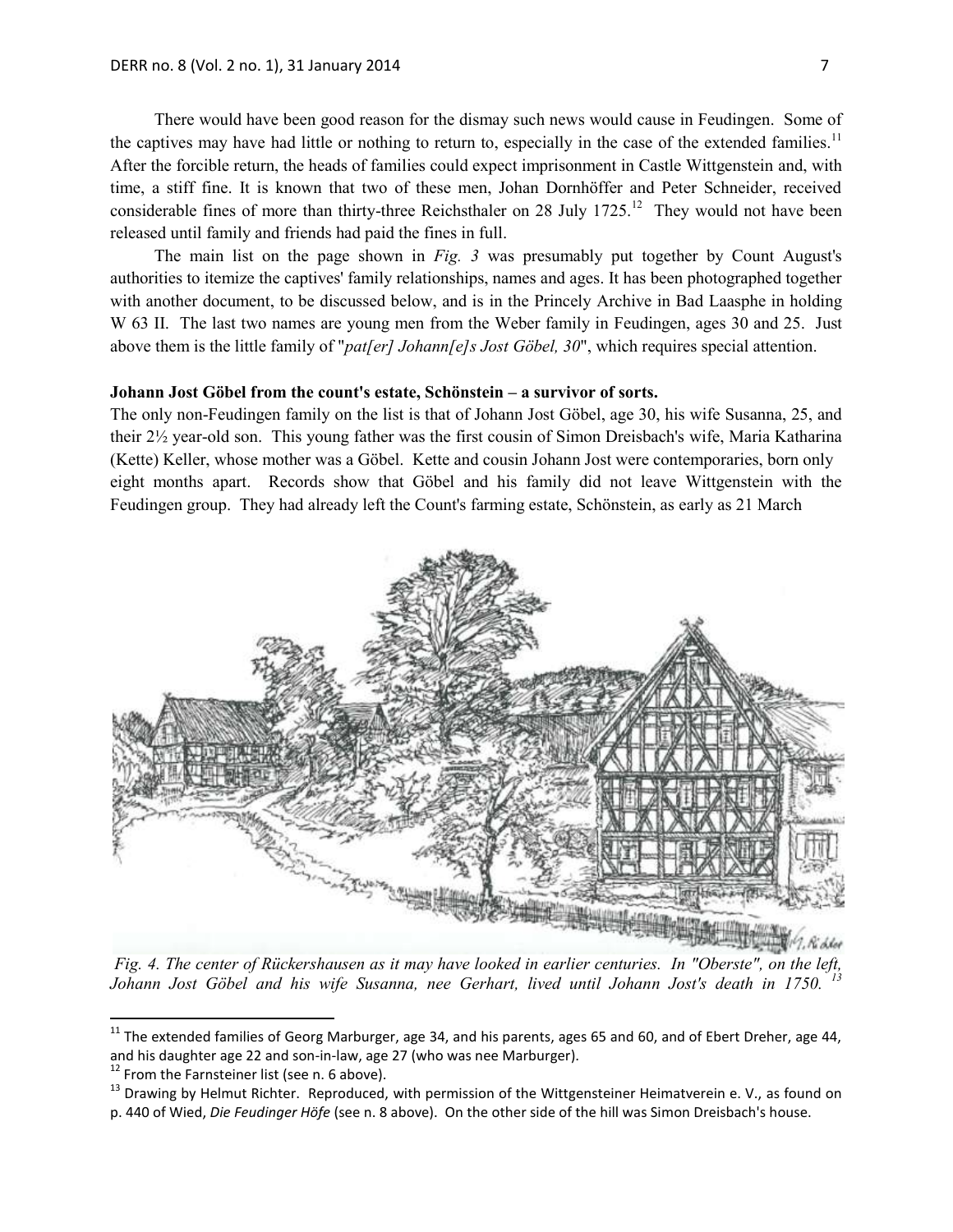1725.<sup>14</sup> Thus they can have been some of the first on the list to be captured, and may have been traveling on their own, or on the way to connect with other emigrants.

There is, however, another element to be considered: Susanna Göbel was actually a Gerhart, from Grossenbach! Here we find an as yet unnoticed connection. We have seen above that four of Susanna's Gerhart siblings, one of them Hans Wilhelm Dreisbach's wife, had left Grossenbach to start anew in Lithuania. The Göbels of Schönstein and the Dreisbachs and Gerharts of Grossenbach had all left their homes on the same day, 21 March 1725. The Dreisbach-Gerhart group managed to arrive in Lithuania, but Susanna and her Göbel husband were caught in or near Marburg and sent back to Wittgenstein. For the five Gerhart siblings, this was a separation without recourse.

We do not know what happened in the first years after the Göbels' forcible repatriation. We have seen above that at least two of the other men captured in Marburg were stiffly fined. Whatever the judicial and economic consequences may have been for Johan Jost Göbel, he eventually landed on his feet. After an apparent absence of several years from the extant Wittgenstein records, he is recorded in 1727 in his wife's native Grossenbach, where he acquired a householder's contract from the Count for house no. 4, "Johanns", remaining there until 1737. Then he moved to Rückershausen near Oberndorf and took over house no. 1, "Oberste" after a Göbel relative. Here he lived out his days, dying in 1750.<sup>15</sup>

In Rückershausen, the Göbels would have been living on the south side of the Aberg hill, while Simon and Kette Dreisbach lived on its northern flank in their house, "Am Aberge". It cannot have taken long, in May 1743, for the Göbels to learn of the Dreisbachs' abandonment of their house and their exit from Wittgenstein. With time, news would have come that Simon, Kette and their children had arrived in Pennsylvania, successfully completing an emigration journey such as the Göbels had attempted eighteen years earlier, albeit in the opposite direction.

# **4. Another tale of capture, and of "prison widows", one being the aunt of Simon Dreisbach, Anna Catharina Stenger.**

The last of our emigrant stories is that of yet another capture. It too involves several families traveling together. They chose a more northerly route than those in group 3, and were soon arrested about fifteen kilometers east of the Wittgenstein border in the town of Battenberg in Hesse. They were handed over to the Wittgenstein authorities at the border town of Beddelhausen, and at least two of the men were imprisoned in the Count's castle above the town of Laasphe.<sup>16</sup>

A brief list of four captured men is preserved in the Princely Archive in Bad Laasphe, *(Fig. 5)*, and has already appeared as part of *Fig. 3.* It is however, a separate item consisting of two parts.<sup>17</sup> At the top is written Battenberg, followed by the four names: Simon Stenger of Banff, Evert Hesselbach of the same place, Johan Jost Clauß of Erndtebrück and Evert Stenger of Weidenhausen. Underneath, below the number 4, there is what seems to be part of an interrogation of one of the Battenberg captives in which he is asked if he had not promised, the year before, that he would not try to emigrate. The number of persons involved in the Battenberg arrest was fourteen, as can be calculated from the online Farnsteiner list, which names the accompanying family members. <sup>18</sup>

 $14$  Göbel's date of departure is cited in the Farnsteiner alphabetical list (see n. 6).

<sup>&</sup>lt;sup>15</sup> Göbel's residences as householder are listed in Wied (see n. 8), on pp. 370 and 439.

 $16$  Information on the Battenberg captives was received from Heinrich Imhof on 4 March 2013.

<sup>17</sup> *Fig. 5*, was taken from Heinrich Imhof's larger photo shown in *Fig. 3*. Both lists, which are separate items, are found in holding W 63 II in the Princely Archive, Bad Laasphe.

 $18$  See n. 6.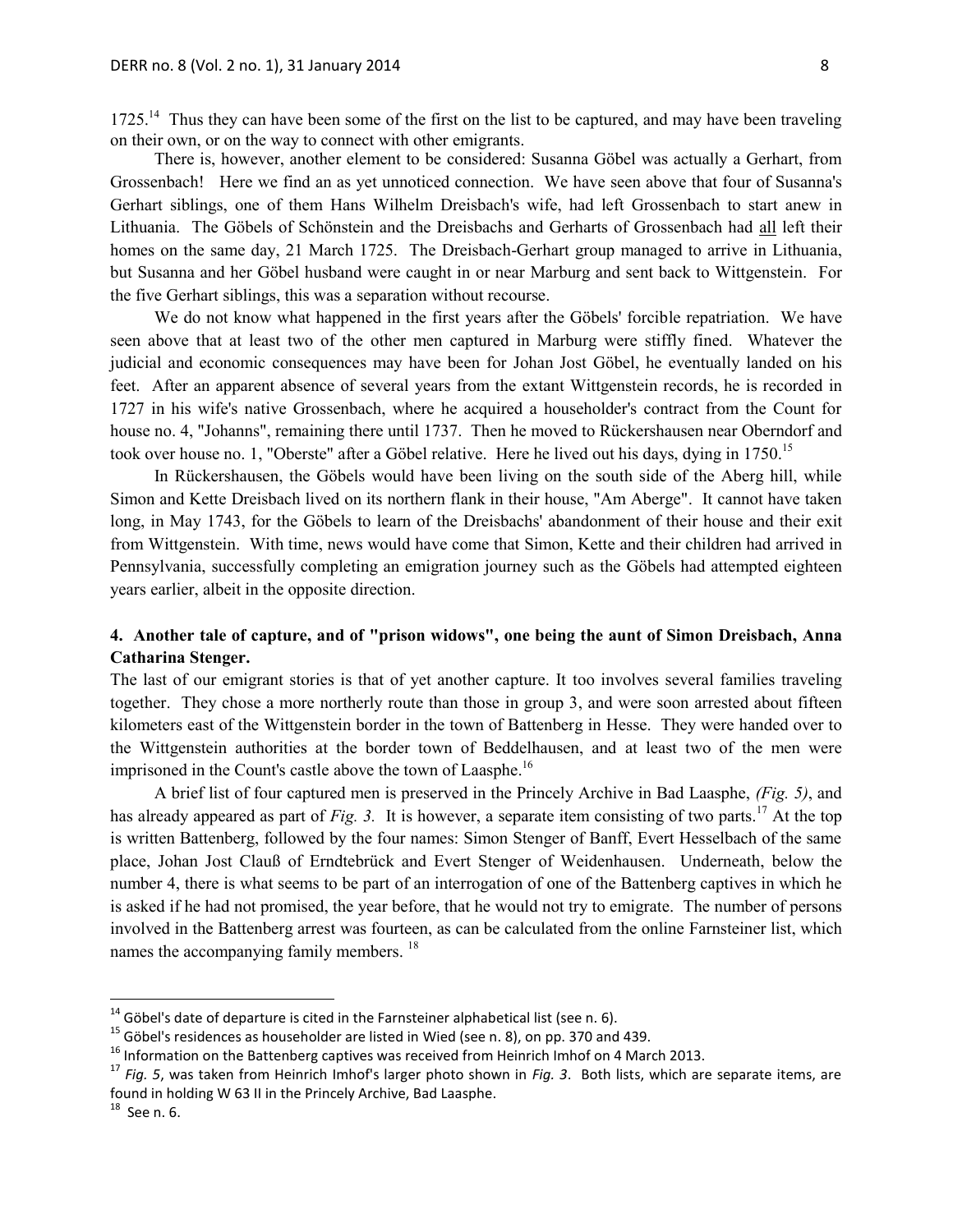$\overline{a}$ 

*Fig. 5. Small piece of paper, somewhat enlarged here, with the names of four men captured in Battenberg in Hesse, above a text that may have been question no. 4 in an interrogation of one of the captives. Excerpted from Fig. 3. Photo: Heinrich Imhof.*

Although four men are named, the captured families were only three in number, but comprised several generations. Evert (Ebert) Hesselbach can be counted as part of the family of his son-in-law, Simon Stenger of Banff, along with Simon's wife Maria Elisabeth and their three daughters, making a total of six persons.<sup>19</sup> Listed together with Johann Clauß (Clauss or Klauss), of Erndtebrück is his wife, Anna Elisabeth, and also his mother-in-law and brother-in-law = four persons. In the Evert (Ebert) Stenger family there was Ebert, his wife Anna Catharina (nee Dreisbach), and their two sons, Johannes and Jost = four persons. These families came from different parts of Wittgenstein and, despite the similarity of family names, at this moment no specific links between them is known to the present writer. Of special interest to us is the wife of Ebert Stenger, for she was Simon Dreisbach's aunt on his father's side.

## **"Prison widow" Anna Catharina (Dreisbach) Stenger (b. Steinbach 1672 – d. Hemschlar 1735).**

In December 1672 Anna Catharina was born in the house "Josts" in Steinbach, a few kilometers east of Oberndorf. Her parents were the householder Daniel Dreisbach (1623-1685) and Catharina Benfer (1626- 1681), and she was the youngest of their children who survived into adulthood. Next youngest was Georg Wilhelm (born 1669 – died between 1709 and 1712), the future father of Simon Dreisbach. When Anna Catharina married Ebert Stenger in November 1703 at the mature age of nearly thirty-one, she moved to his house, "Schusters", in the village of Weidenhausen. They had two sons who were thus younger cousins of Simon Dreisbach.

Ebert Stenger was about fifty-two when he and his family started out for East Prussia on 20 March 1725. Anna Catharina was fifty-three, and their sons must have been approaching manhood.<sup>20</sup> As we have seen, they got no farther than Battenberg, and on 11 April 1725, some twenty-two days after setting out, they and the other captives were back at the Wittgenstein border and were handed over to the

<sup>20</sup> Information on Anna Catharina Dreisbach and her husband is from Jochen Karl Mehldau's *Nachfahrenliste Dreisbach, Georg 1550-*, descendant no. 33.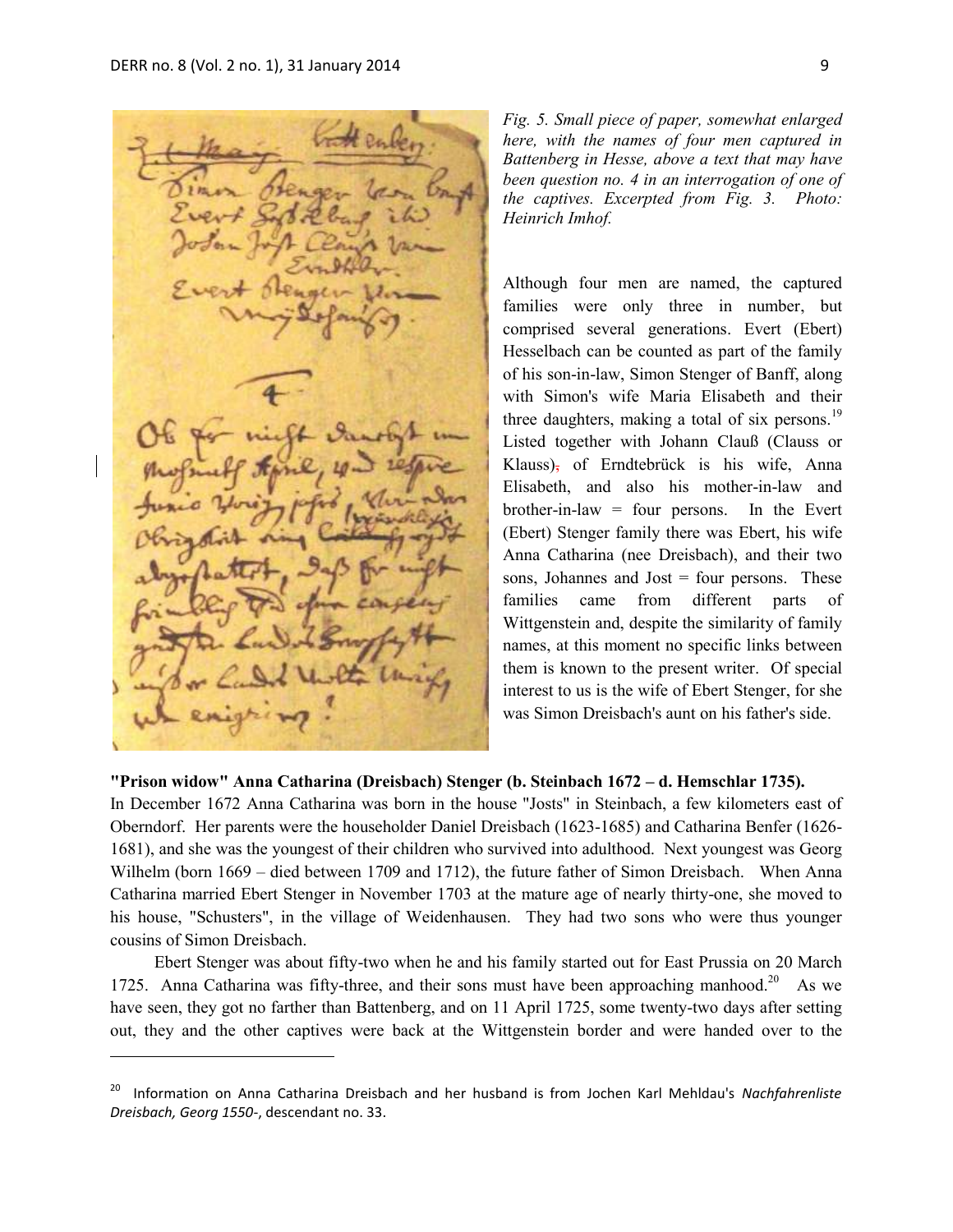Wittgenstein authorities.<sup>21</sup> At least two of the men, Ebert Stenger and Johann Clauss, were taken off to the Count's prison to await sentencing.

As though that were not misfortune enough, the returnees surely learned immediately that all of Weidenhausen had been ravaged by fire just five days previously, on 6 April. With only two or three exceptions, all houses had been totally destroyed, including the house the Stengers had left, "Schusters".<sup>22</sup> With the whole village in crisis, Anna Catharina and her sons must have found their former neighbors just as bereft of material necessities as they themselves were. It was now they had need of Ebert, but he was detained in prison for an unknown length of time.

In the town of Erndtebrück, Anna Elisabeth Clauss was also in material difficulties. As the weeks passed with no word of their husbands' fates, the Stenger and Clauss wives decided to send a joint letter to the Count, asking that their husbands be released. With the help of a notary or other scribe, they sent a let-

 $26$ fur form Heipigraft Excely mis signs water famight so, matight is the faithglin the afford winterstaning & and inflation mulige und die alzurtungen enforgte notworth, in deme worten for Jan John Jof Slauf ton Comgartentened, minmufro all aing notors and belond, sins languand in faftiral granton, und Zwant Jamin dir Aril fir fig von down Litarigan pralem. for for the playing Excelle aufor Land zi zofen aber to, Son tapon, in some abor min sippel might map interior, all in Iron Jummon inwightful, white glangs gotfon Englishm, in

*Fig. 6. Top half of page one of the letter to Count August from the wives of prisoners Ebert Stenger and Johann Jost Clauss. In line three they refer to their "extreme need" (i.e. lacking the necessities of life). Photo courtesy of Heinrich Imhof.*

 $\ddot{\phantom{a}}$ 

 $^{21}$  Date kindly supplied by Heinrich Imhof in a communication of 4 March 2013.

 $22$  Communication on the Weidenhausen fire received from Heinrich Imhof on 11 October 2013.